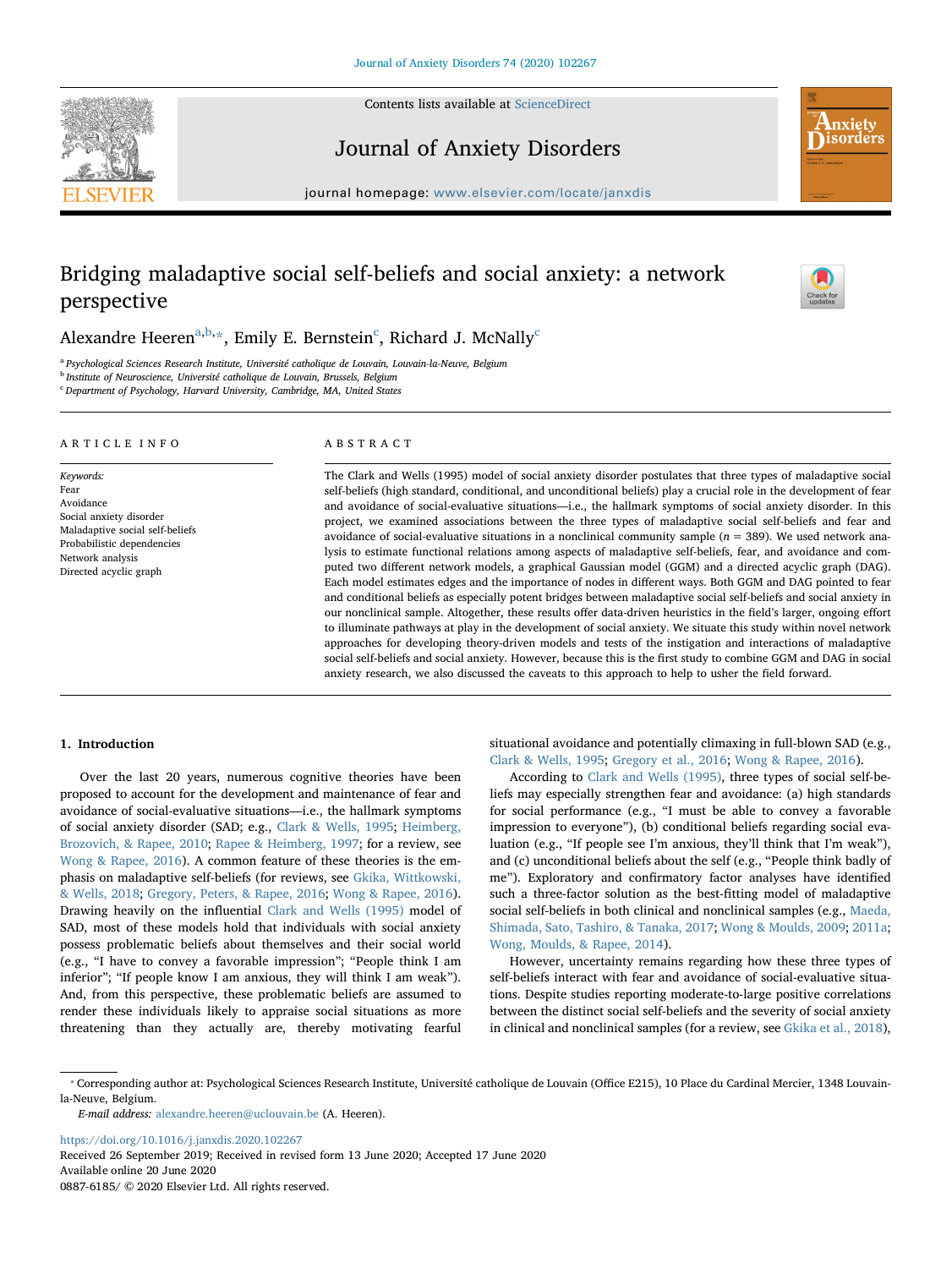research focusing on their specific associations with fear and avoidance—and not merely on a sum score from a social anxiety questionnaire — is rare. The sole relevant study indicated that conditional self-beliefs predicted social avoidance in a nonclinical sample [\(Wong &](#page-8-5) [Moulds, 2011b\)](#page-8-5). However, the authors did not consider the predictive relevance of avoidance for maladaptive self-beliefs. This is unfortunate as it is easy to envision how these maladaptive self-beliefs might in-teract with fear and avoidance<sup>[1](#page-1-0)</sup> (e.g., avoidance of social situation prevents disconfirmation of maladaptive social self-beliefs, which, in turn, fosters social fear). Likewise, uncertainty remains about the possible interactions between the distinct types of social self-beliefs (e.g., the higher one's standards and the stronger one's maladaptive unconditional beliefs). The complex, multifaceted interplay between maladaptive social self-beliefs and fear and avoidance of social-evaluative situations thus requires novel analytical approaches allowing one to map in a data-driven way the simultaneous connections among these variables. To do so, we estimated graphical network models to visualize and quantitatively consider the intricate relationships among maladaptive social self-beliefs and fear and avoidance of social-evaluative situations.

For decades, science has attempted to understand the world by boiling concepts down to their simplest components in a quest for reductionism, but there is now a move to map the complexities of the world via a network perspective ([Barabási, 2012\)](#page-6-0). Clinical psychology research has embraced this perspective as well, conceptualizing mental disorders as network systems wherein nodes denote symptoms and the edges the associations between them. In this way, instead of investigating a construct as unitary and formed from multiple variables, a network approach allows an investigation into the structure of, and associations between, the variables themselves. Though only recently pioneered by Borsboom and his colleagues (e.g., [Borsboom, Cramer,](#page-7-5) [Schmittmann, Epskamp, & Waldorp, 2011](#page-7-5); [Borsboom & Cramer, 2013](#page-7-6)), this approach has quickly become a hot topic in the contemporary clinical psychology. And, many studies have accordingly used this framework to investigate the interrelations between systems of symptoms and speculate as to the clinical implications (for systematic reviews, see [Contreras, Nieto, Valiente, Espinosa, & Vazquez, 2019](#page-7-7); [Robinaugh et al., 2019](#page-8-6)).

In clinical psychology, most network analyses have elucidated associations ("edges") between psychiatric symptoms ("nodes"; for a review, see [Contreras et al., 2019;](#page-7-7) [Robinaugh et al., 2019\)](#page-8-6); thereby enabling researchers to visualize disorders as complex network systems in a data-driven manner. With regard to social anxiety, three studies confirmed that SAD symptoms can indeed be viewed as a network system of interacting symptoms of fear and avoidance of social-evaluative situations [\(Heeren & McNally, 2018b](#page-7-8); [Heeren, Bernstein, &](#page-7-9) [McNally, 2018;](#page-7-9) [Rodebaugh et al., 2018\)](#page-8-7).

Network analysis, however, has not been confined to symptoms of mental disorders. Researchers have recently used network analysis to study cognitive and behavioral processes of mental disorders (e.g., [Bernstein, Heeren, & McNally, 2017;](#page-6-1) [Bernstein, Heeren, & McNally,](#page-6-2) [2019;](#page-6-2) [Heeren & McNally, 2016;](#page-7-10) [Hoorelbeke, Marchetti, De Schryver, &](#page-7-11) [Koster, 2016;](#page-7-11) [Kraft et al., 2019;](#page-7-12) for a discussion, see [Jones, Heeren, &](#page-7-13) [McNally, 2017](#page-7-13)). In our prior research [\(Heeren & McNally, 2016](#page-7-10)), we have accordingly started to expand network approaches beyond SAD symptoms to include non-symptoms processes (i.e., laboratory

measures of attentional bias for threat and attention control). In this way, we found that fear and avoidance of social situations remained the most influential variables in determining the entire network flow among attentional processes presumably involved in the maintenance of SAD in a sample of patients with SAD.

Given how [Clark and Wells \(1995\)](#page-7-0) postulated a highly influential role for the three types of maladaptive social self-beliefs in the development of social anxiety, clarifying the associations between these beliefs and fear and avoidance of social situations in a nonclinical sample is of critical interest as it may illuminate potential pathways to SAD. In this project, we therefore extended our previous line of research by examining in a nonclinical sample the associations among, on the one hand, fear and avoidance of social situations and, on the other hand, theory-driven core non-symptom maladaptive social self-beliefs, as emphasized by [Clark and Wells \(1995\).](#page-7-0) By construing these beliefs as nodes, we aimed to visualize their model of social anxiety as a psychological network.

We had three primary goals. First, we endeavored to elucidate the relations between pairs of elements to disclose the pairwise connections among the types of maladaptive social self-beliefs and fear and avoidance of social situations. Of critical interest was the computation of centrality metrics that disclose the most potentially influential nodes maintaining the network structure ([Borgatti, 2005\)](#page-6-3). Second, we tested whether these nodes cohere as a unitary network of interacting elements or constitute distinct communities (or subnetworks) of nodes serving different functions and, if so, whether certain nodes function as bridges, i.e., processes that connect or are shared by communities. These analyses may offer data-driven heuristics— to be followed up on and rigorously tested—in the search for especially potent nodes that may foster broader vulnerability in the instigation of social anxiety, or the mutually reinforcing interactions between maladaptive social self-beliefs, fear, and avoidance. Third, we used Bayesian methods to compute a directed acyclic graph (DAG) to estimate the probabilistic dependencies among the different nodes. A DAG is a directed network whereby each edge has an arrow tip on one end, signifying the direction of probabilistic dependence (e.g., [McNally, 2016](#page-7-14); [Pearl, Glymour, &](#page-8-8) [Jewell, 2016;](#page-8-8) [Scutari, 2010](#page-8-9)). To do so, DAGs encode the conditional independence relationships and characterize the joint probability distribution of the variables (Moff[a et al., 2017](#page-7-15); [Pearl et al., 2016](#page-8-8)). DAGs can thus be decomposed as a product of the conditional distribution of each node given its parent nodes in the graph, thus rendering DAG analysis capable of indicating whether the presence of node A ("downstream") probabilistically implies the presence of node B ("upstream") more than vice versa (for more details regarding the logic behind the use of DAGs, see Pearl,  $2009)^2$  $2009)^2$  . Here, we therefore computed DAGs to generate a computationally driven model of the probabilistic dependencies among the different nodes. Altogether, these complementary approaches—i.e., GGM and DAG—can provide a novel perspective and motivate more data- and theory-driven, focused experimental work.

# 2. Method

## 2.1. Open practices and data sharing

De-identified data as well as R code are publicly available via the

<span id="page-1-0"></span><sup>1</sup> One may wonder about fear as distinct from avoidance—we are indebted to one of the reviewers of this paper for highlighting this issue. As [Rachman](#page-8-11) [\(1978\)](#page-8-11) observed in his book "Fear and Courage," discordance between fear and avoidance is not uncommon, especially in people in the middle range of fearfulness. Unlike fearless people, courageous ones experience fear but do not avoid. Discordance is especially dramatic in dangerous military situations, in novice skydivers, and novice speakers whose first public talks occur in graduate school.

<span id="page-1-1"></span><sup>2</sup> Pearl (2009) may appear obscure for readers who do not possess a strong background in probability theory. The popular science book of [Pearl and](#page-8-12) [Mackenzie \(2018\)](#page-8-12) provides simplified explanations and illustrations. Moreover, although DAGs have occasionally been used in clinical psychology (e.g., [Bernstein et al., 2017](#page-6-1); [McNally et al., 2017](#page-7-16)), they have increasingly become popular in other fields, and especially in epidemiology and medicine where numerous illustrations are available (e.g., [Fleischer & Roux, 2008](#page-7-17); [Williams](#page-8-13) [et al., 2018](#page-8-13)).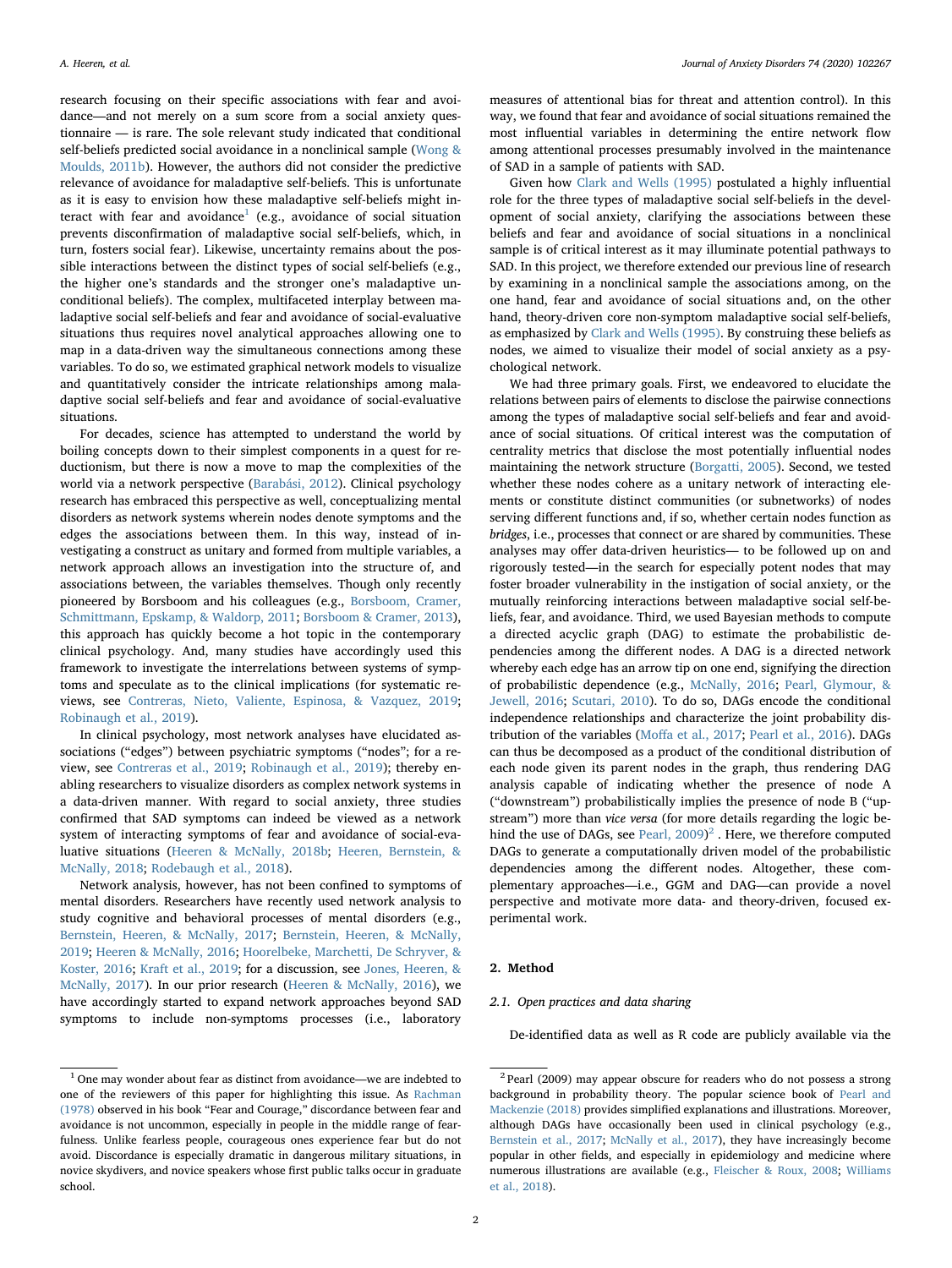Open Science Framework and can be accessed at <https://osf.io/pn9ma/> .

### 2.2. Participants

We recruited 389 Belgian French-speaking volunteers (285 women, 73.3 %) from the general community via media and listserv advertisements inviting people to participate to an online survey. In line with previous research on the relations between maladaptive social self-beliefs and social anxiety (e.g., [Wong & Moulds, 2009](#page-8-2)), we relied on an unselected community sample to avoid potential problems of range restriction and maximize generalizability. Participants were between the ages of 19 and 76 ( $M = 32.59$ ,  $SD = 12.29$ ). Their years of education completed since primary school ranged from 6 to 17 ( $M = 16.18$ ,  $SD = 1.93$ ). The study was approved by the Institutional Review Board at the first author's university and conducted according to the Declaration of Helsinki. Each participant provided informed consent before completing the survey.

## 2.3. Materials

# 2.3.1. Liebowitz Social Anxiety Scale (LSAS; [Liebowitz, 1987\)](#page-7-18)

The LSAS is a widely used, 24-item scale that measures fear and avoidance of social and performance situations (e.g., returning goods to a store, talking with people you do not know very well, drinking while being observed). Participants rate each of the 24 social situations on a 4-point Likert-type scale, once for the intensity of fear (0, None; 1, Mild; 2 Moderate; 3 Severe) and once for the frequency of avoidance of the situation (0, Never; 1, Occasionally; 2 Often; 3 Usually). We used the validated French self-report version of the scale [\(Heeren et al., 2012](#page-7-19)). The internal reliability of LSAS was high in the present sample, with a Cronbach's alpha of .96 for the global scale score (.92 for the fear scale score and .93 for the avoidance scale score). Because of our interest in distinguishing the respective influence of fear and avoidance symptoms, we computed separate scores for fear and avoidance ratings accordingly.

# 2.3.2. Self-Beliefs related to social anxiety scale (SBSA; [Wong & moulds,](#page-8-2) [2009](#page-8-2))

The SBSA is a 15-item self-report questionnaire designed to measure the strength of beliefs about the self in a social context. We relied on the SBSA because it is the most common instrument for measuring social self-beliefs. It includes three subscales that map directly onto the three types of social self-beliefs proposed by [Clark and Wells \(1995\)](#page-7-0): (a) four items measure excessively high standard beliefs (e.g., "I must get everyone's approval"; "I have to appear intelligent and witty"); (b) seven items measure conditional beliefs (e.g., "If I don't say something interesting, people won't like me"; "If people know I'm anxious, they will think I'm weak"); and (c) four items measure unconditional beliefs (e.g., "People think I'm boring"; "People don't respect me").

For each item, participants rate their current strength of agreement with the belief on an 11-point Likert-type scale, from 1 (Do not agree at all) to 11 (Strongly agree), with higher scores indicating greater endorsement of the maladaptive self-belief. Scores on the SBSA have excellent internal consistencies and good validity in both clinical and nonclinical samples [\(Wong & Moulds, 2009;](#page-8-2) [Wong et al., 2014\)](#page-8-4). We used the validated French self-report version of this scale [\(Heeren,](#page-7-20) [Wong, Ceschi, Moulds, & Philippot, 2014](#page-7-20)). In the present study, the internal reliability of SBSA was high, with a Cronbach's alpha of .91 for the global scale score (.76 for the high standard beliefs scale score, .89 for the conditional beliefs scale score, and .80 for the unconditional beliefs scale score). Accordingly, we computed separate scores for the three subscales.

### 2.4. Network analyses

To best capture the relations among fear, avoidance, and the three distinct types of maladaptive social self-beliefs, we computed two different network models, each estimating edges and the importance of nodes in different ways.

#### 2.4.1. Data preparation

Although none of the variables violated normality according to benchmarks of skewness  $> 2$  and/or kurtosis  $> 7$  [\(Curran, West, &](#page-7-21) [Finch, 1996](#page-7-21)), we followed guidelines in psychological network analyses ([Epskamp & Fried, 2018](#page-7-22)) and applied the nonparanormal transformation via the R package huge ([Jiang et al., 2019\)](#page-7-23).

Given the presence of variables with possible conceptual overlap (e.g., fear and avoidance scores of the LSAS; for a discussion, see [Heeren](#page-7-24) [& McNally, 2018a\)](#page-7-24), we used a data-driven method for identifying potentially redundant nodes among our five variables (i.e., fear, avoidance, and the three social self-beliefs) prior to computing the networks. First, we confirmed that our correlation matrix was positive definite, thereby confirming that nodes are not linear combinations of other nodes. Second, we searched for potential pairs of redundant nodes: ones that are highly intercorrelated ( $r > 0.50$ ) and that exhibit highly similar patterns of correlations with the remaining nodes in the network (i.e., > 75 % of correlations with other variables did not significantly differ for a given pair). To identify any such functionally indistinguishable pairs of nodes, we implemented the Hittner method for comparing dependent correlations [\(Hittner, May, & Silver, 2003\)](#page-7-25) via the goldbricker function of the R package networktools ([Jones, 2018](#page-7-26)). There were no apparent redundant variables in the present dataset.

# 2.4.2. Graphical LASSO network

We used a graphical Gaussian model (GGM) to estimate the first network. In this network, edges signify conditional independence relationships between nodes, controlling for the effects of all other nodes ([Epskamp & Fried, 2018\)](#page-7-22). We present GGMs that were regularized via the graphical LASSO (Least Absolute Shrinkage and Selection Operator) algorithm, which serves two primary functions ([Friedman, Hastie, &](#page-7-27) [Tibshirani, 2011\)](#page-7-27). First, it computes regularized partial correlations between pairs of nodes, thereby eliminating spurious associations (edges) attributable to the influence of other nodes in the network. Second, it shrinks trivially small associations to zero, thereby removing potentially "false positive" edges from the graph and producing a sparse graph comprising only the strongest edges. We used the R package qgraph ([Epskamp, Cramer, Waldorp, Schmittmann, & Borsboom, 2012\)](#page-7-28) that automatically implements the graphical LASSO regularization in combination with Extended Bayesian Information Criterion (EBIC) model selection [\(Foygel & Drton, 2011\)](#page-7-29). In this procedure, 100 models with varying degrees of sparsity are estimated; a final model is selected according to the lowest EBIC value, given a specific hyperparameter gamma (γ), which controls the trade-off between including false-positive edges and removing true edges. The hyperparameter  $\gamma$  is usually set between zero and 0.5 [\(Epskamp, Borsboom, & Fried, 2018\)](#page-7-30). The closer one chooses a value of  $\gamma$  near 0.5, the more the EBIC will favor a simpler model containing fewer edges, whereas the closer one chooses a value of  $\gamma$  near zero, the more the EBIC will favor a model with more edges. We opted to set  $\gamma$  to 0.5 to be confident that our edges are genuine, assuming that the true model is, indeed, sparse ([Epskamp & Fried,](#page-7-22) [2018\)](#page-7-22). To estimate the stability of edge weights, we bootstrapped the confidence regions of the edge weights via nonparametric bootstrapping with replacement [\(Epskamp et al., 2018\)](#page-7-30). We also used a bootstrapped difference test to identify significant differences between edge weights ([Epskamp et al., 2018\)](#page-7-30).

To quantify the importance of each node in the resulting graphical LASSO network, we computed expected influence centrality ([Robinaugh, Millner, & McNally, 2016](#page-8-14)). The expected influence of a node is the sum of the edge weights incident on a given node, including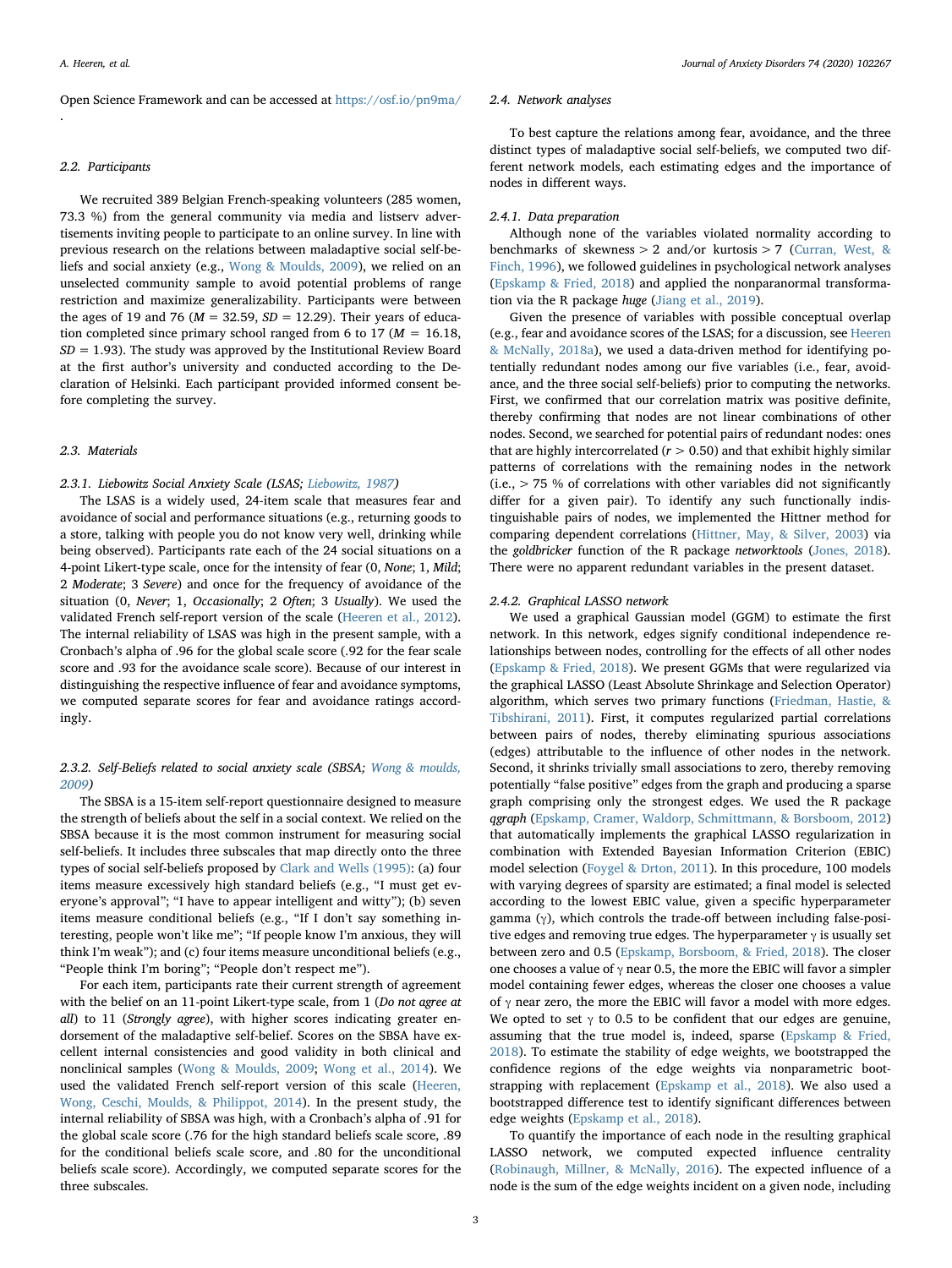<span id="page-3-0"></span>

Fig. 1. Network constructed via the graphical LASSO. Note. The thickness of an edge reflects the magnitude of the association (the thickest edge representing a value of .52). Green full lines represent positive regularized partial correlations, whereas red dashed lines represent negative regularized partial correlations. Avoid = Avoidance of social situation; Fear = Fear of social situations; HighSt = High standard beliefs; Cond = conditional beliefs; Uncond = unconditional beliefs.

positive and negative values. Higher expected influence values indicate greater centrality and thus greater importance in the network. The plot depicts the normalized (z-scored) expected influence centrality values for each node. To ensure the stability of this centrality index, we performed a person-dropping bootstrap procedure ([Costenbader & Valente,](#page-7-31) [2003\)](#page-7-31). We also used a bootstrapped difference test to identify significant differences between nodes in terms of centrality ([Epskamp](#page-7-30) [et al., 2018](#page-7-30)).

Finally, we tested whether maladaptive social self-beliefs and symptoms of fear and avoidance cohere as one or multiple subnetworks ("communities"). Following prior network research (e.g., [Bernstein](#page-6-2) [et al., 2019](#page-6-2); [Heeren, Jones, & McNally, 2018](#page-7-32); [Robinaugh, LeBlanc,](#page-8-15) [Vuletich, & McNally, 2014](#page-8-15)), we implemented the spin glass algorithm ([Reichardt & Bornholdt, 2006\)](#page-8-16), a modularity-based community detection procedure suitable for uncovering the structure of relatively small networks with negative edge values (e.g., [Traag & Bruggeman, 2009](#page-8-17)). We used the *spinglass.community* function ( $\gamma = 1$ , start temperature = 1, stop temperature = .01, cooling factor = .99, spins = 5) of the R package igraph [\(Csardi & Nepusz, 2006\)](#page-7-33). Nodes within a community are more strongly interconnected than they are with nodes in another community. Following previous studies (e.g., [Bernstein et al., 2019](#page-6-2); [Heeren, Bernstein et al., 2018\)](#page-7-9), we also identified important nodes that serve as bridges between communities by computing the bridge expected influence index via the bridge function of the R package networktools [\(Jones, 2018\)](#page-7-26). Bridge expected influence is the sum of the edge weights connecting a given node to all nodes in the other community or communities [\(Jones, Ma, & McNally, 2019\)](#page-7-34). The plot depicts the normalized (z-scored) values for ease of comparison and interpretation. This index identifies nodes that, when activated, are most likely to activate nearby communities (subnetworks; [Jones et al., 2019](#page-7-34)).

# 2.4.3. Directed acyclic graph (DAG)

We then computed a DAG to estimate a directed, potentially causal structure of the relations between nodes based on their probabilistic dependencies [\(Pearl et al., 2016](#page-8-8)). To do so, we used a Bayesian hillclimbing algorithm implemented via the R package bnlearn ([Scutari,](#page-8-9) [2010\)](#page-8-9). As implemented by bnlearn, the bootstrap function computes the structural aspects of the network model by adding edges, removing them, and reversing their direction to ultimately optimize the goodnessof-fit target score, i.e., the Bayesian Information Criterion (BIC). This involves an iterative process of randomly restarting this process with different possible edges linking different node pairs, perturbing the system, and using 50 different random restarts to avoid local maxima. Following previous studies (e.g., [Bernstein et al., 2017](#page-6-1); [Blanchard,](#page-6-4) [Roskam, Mikolajczak, & Heeren, 2020](#page-6-4); [McNally, Heeren, & Robinaugh,](#page-7-16) [2017\)](#page-7-16), we performed 100 perturbations (i.e., attempts to insert, delete, or reverse an edge) for each restart. As this iterative procedure unfolds, the function returns the best fitting network based on this random restart/perturbation procedure.

To ensure the stability of the resultant DAG, we then bootstrapped 10,000 samples (with replacement), computed a network for each sample, and averaged across the resulting networks to produce a final network structure, involving a two-step procedure. First, we determined how frequently a given edge appeared in the 10,000 bootstrapped networks. We then used the optimal cut-point method of [Scutari and Nagarajan \(2013\)](#page-8-18) for retaining edges, which yields networks having both high sensitivity and high specificity. Second, we ascertained the direction of each surviving edge in the 10,000 bootstrapped networks. If a given edge pointed from node X to node Y in at least 51 % of the bootstrapped networks, then this direction was represented in the final network. In summary, we first determined the structure of the network (i.e., whether an edge is present or not), and then determined the direction of each surviving edge.

We then visualized the averaged network in two ways. In the first visualization, edge weights (i.e., thickness) represent relative BIC values. Higher values and therefore thicker edges indicate greater importance to the network structure. In other words, removing a thick edge from the network would be more damaging to the model fit than removing a thin edge [\(McNally et al., 2017](#page-7-16)). In the second visualization, edge weights represent directional probabilities. Higher values, and therefore thicker edges, indicate a greater likelihood that the edge points in the direction depicted. Thus, a thick edge pointing from node X to node Y appeared in a larger proportion of averaged 10,000 bootstrapped networks than a thin edge pointing from node Y to node Z.

# 3. Results

For each variable, mean, standard deviation, range, skewness, and kurtosis are available in the supplementary materials (see Table S1 in Supplementary Materials). An initial correlation matrix as well as a network visualization of the zero-order correlations are also available in the Supplementary Materials (see Figure S1 and Figure S2,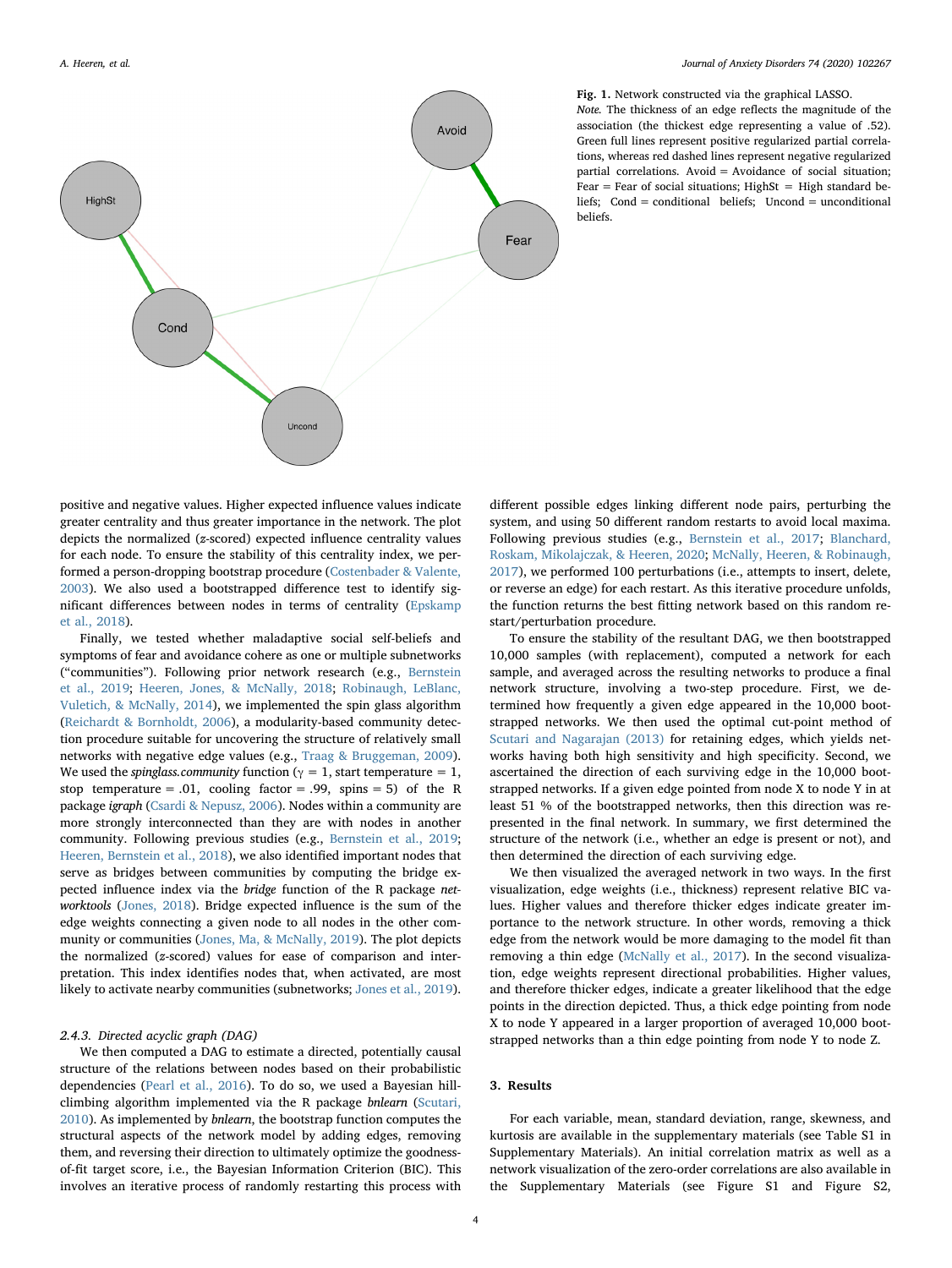<span id="page-4-0"></span>

Fig. 2. Expected influence estimates of the graphical LASSO.

*Note.* Avoid = Avoidance of social situation; Fear = Fear of social situations; HighSt = High standard beliefs; Cond = conditional beliefs; Uncond = unconditional beliefs.

## respectively).

## 3.1. Graphical LASSO network

[Fig. 1](#page-3-0) depicts the resultant graphical LASSO network (i.e., regularized partial correlations). Node placement was determined by [Fruchterman and Reingold \(1991\)](#page-7-35) algorithm whereby nodes nearer to the center of the graph tend to have the strongest connections with other nodes. A thicker edge denotes a larger association. Green full edges represent positive regularized partial correlations, whereas red dashed ones represent regularized negative partial correlations. A few pairwise connections stand out: fear and avoidance; conditional beliefs and unconditional beliefs; high standards beliefs and unconditional beliefs; conditional beliefs and fear. The stability analyses of edge weights suggest that edges are fairly stable and that the strongest edges are significantly larger than most others (see Figure S3 & Figure S4 in Supplementary Materials). [Fig. 2](#page-4-0) includes estimates of the expected influence. Conditional self-beliefs yielded the greatest expected influence value. Among symptoms of social anxiety, fear was the most central one. The person-dropping bootstrap procedure indicated that expected influence estimates are highly stable (see Figure S5 in Supplementary Materials $3<sup>3</sup>$  $3<sup>3</sup>$ . Moreover, the bootstrapped difference test revealed that the most central nodes have significantly higher expected influence estimates than less central nodes (including conditional selfbeliefs and fear as the significantly most central nodes; see Figure S6 in Supplementary Materials).

Finally, the spin glass algorithm detected two communities of nodes. One community comprised fear and avoidance—i.e., SAD symptoms. A second community comprised the three types of maladaptive social selfbeliefs. [Fig. 3](#page-4-2) depicts bridge centrality analysis. From the community of nodes denoting SAD symptoms, fear had the highest bridge expected influence. From the other community, conditional and unconditional self-beliefs had highest bridge expected influence values. The persondropping bootstrap procedure revealed that bridge expected influence estimates were highly stable (see Figure S5 in Supplementary

<span id="page-4-2"></span>

Fig. 3. Bridge expected influence estimates of the graphical LASSO. Note. Avoid = Avoidance of social situation; Fear = Fear of social situations;  $HighSt = High standard beliefs: Cond = conditional beliefs;$ Uncond = unconditional beliefs.

Materials)<sup>[4](#page-4-3)</sup>. Moreover, the bootstrapped difference test confirmed the previous observations: the nodes denoting fear, conditional, and unconditional self-beliefs yielded significantly higher bridge expected influence than do other nodes (see Figure S7 in Supplementary Materials).

# 3.2. DAG network

[Fig. 4A](#page-5-0) depicts the DAG arising from the averaging of the 10,000 bootstrapped networks whereby edge thickness signifies how important an edge is to the network structure; the thicker the edge, the more vital it is to model fit ([McNally, 2016\)](#page-7-14). Avoidance emerged at the top of the model (i.e., upstream node), and fear was probabilistically dependent on it—that is, people are more likely to experience social fears if they also avoid social situations than vice versa. In turn, conditional beliefs appear probabilistically dependent on fear, and high standards and unconditional beliefs were probabilistically dependent on conditional beliefs.

In [Fig. 4](#page-5-0)B, edge weights represent directional probabilities. Higher values indicate greater likelihood that the edge points in the direction depicted. The directional probabilities were modest. For instance, the value of the edge between avoidance and fear was .56 (i.e., the edge pointed from avoidance to fear in only 56 % of the bootstrapped networks). The values of the connections between fear and conditional beliefs (.55), conditional and unconditional beliefs (.63), unconditional and high standard beliefs (.56), and conditional and high standard beliefs (.55) were likewise thin.

# 4. Discussion

Maladaptive social self-beliefs presumptively play a crucial role in the onset and maintenance of fear and avoidance of social situations. In this cross-sectional study, we set out to clarify the functional relations among those processes in a nonclinical sample. To do so, we computed network analyses by using two distinct computational approaches to characterizing those relations: a graphical LASSO and a DAG.

Perhaps the most striking finding was the convergence across analyses in the pattern that conditional beliefs and fear were highly central in determining network topology and highly interconnected. First, conditional beliefs and fear emerged as the two most central nodes in the GGM. Second, community detection revealed that these highly central nodes appeared in two functionally distinct communities: one

<span id="page-4-1"></span><sup>&</sup>lt;sup>3</sup> We also calculated the centrality stability correlation coefficient (CS-coefficient) to quantify the effects of the person-dropping bootstrap procedure. The CS-coefficient represents the maximum proportion of participants that can be dropped while maintaining a 95% probability that the correlation between centrality metrics from the full data set and the subset data are at least .70. Based on a simulation study [\(Epskamp et al., 2018](#page-7-30)), a minimum CS-coefficient of .25 (and preferably  $\geq$  .50) is recommended for interpreting centrality indices. In the present study, the CS-coefficients was .79 for the expected influence, suggesting that we can thus be confident in the stability of this metric in this study.

<span id="page-4-3"></span><sup>&</sup>lt;sup>4</sup> The CS-coefficients was .59 for the bridge expected influence, suggesting that we can thus be confident in the stability of this metric in the present study.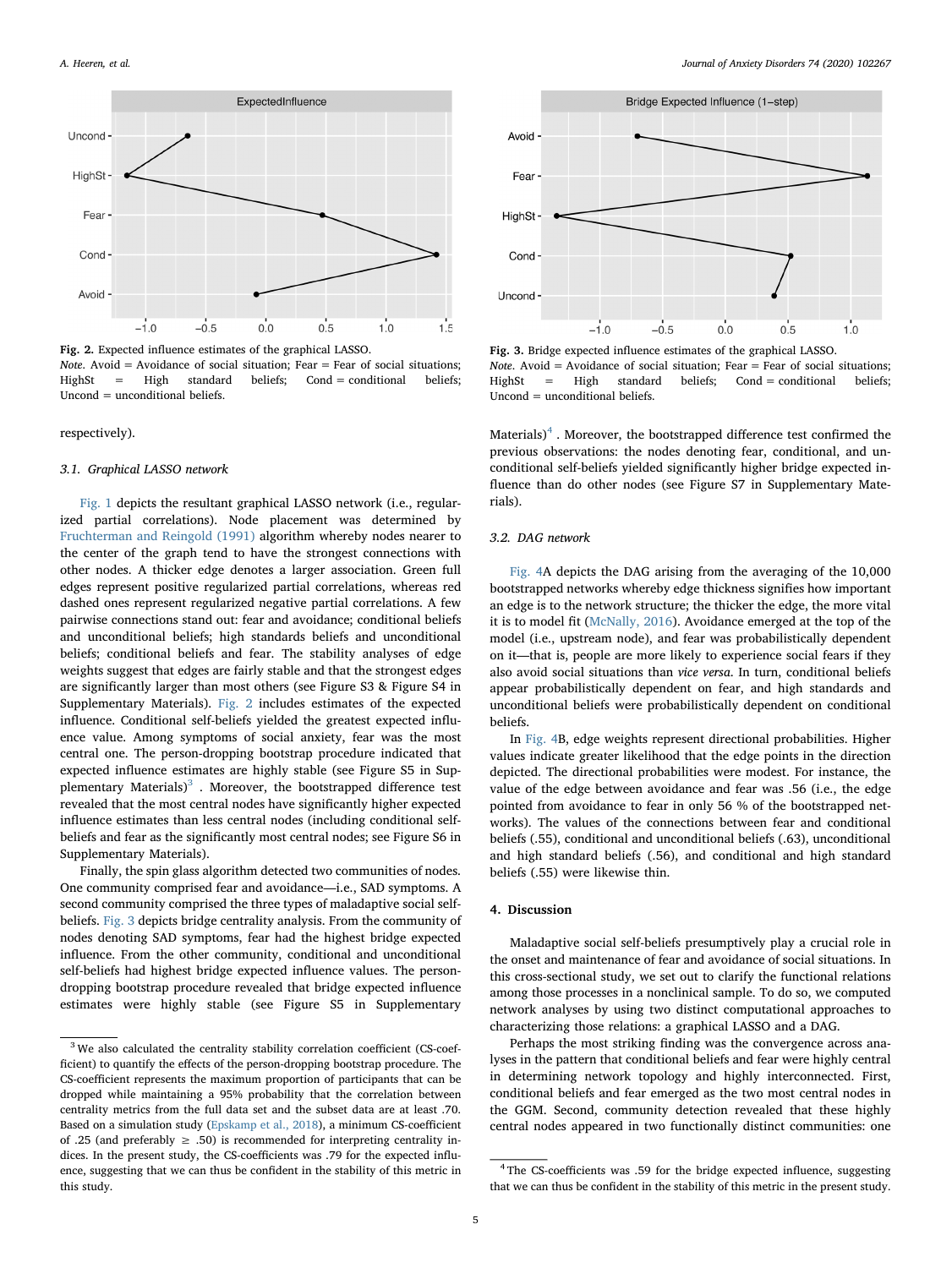<span id="page-5-0"></span>

Fig. 4. Directed acyclic graphs (DAGs).

Note. (A) Connection strength indicates in what percentage of the bootstrapped networks that connection appeared. Arrow thickness is drawn proportionately such that the thicker arrows indicate higher connection strength. (B) Direction probability indicates in what percentage of the bootstrapped networks the connection went in that direction. Arrow thickness is drawn proportionately such that the thicker arrows indicate higher direction probability. Avoid = Avoidance of social situation; Fear = Fear of social situations; HighSt = High standard beliefs; Cond = conditional beliefs; Uncond = unconditional beliefs.

featuring the three types of maladaptive social self-beliefs and the other symptoms of fear and avoidance. And, from this latter community, fear exhibited the strongest bridge influence vis-à-vis the other community, especially via conditional beliefs. This pattern is thus suggestive of bridges whereby activation issuing from social anxiety may propagate to maladaptive social self-beliefs and vice versa. Note that this clustering into two functionally independent entities fully aligns with the idea that maladaptive social self-beliefs might not be exclusive to social anxiety [\(Maurage, de Timary et al., 2013](#page-7-36); [Renner, Lobbestael, Peeters,](#page-8-19) [Arntz, & Huibers, 2012\)](#page-8-19). Finally, these observations were echoed in the DAG wherein the presence of conditional beliefs was probabilistically dependent on the presence of fear; therefore, bolstering our confidence that fear and conditional beliefs, and their interrelationship, are especially intriguing pathways for further study.

Although this pattern of results may appear at odds with the claim of [Clark and Wells \(1995\)](#page-7-0) that maladaptive social self-beliefs drive fear and avoidance, they dovetail with later amendments of the original model (e.g., [Clark, 2005;](#page-7-37) [Hirsch & Clark, 2004](#page-7-38); [Wong & Rapee, 2016](#page-8-1)). For instance, the DAG suggests that people are unlikely to hold strong, conditional social self-beliefs unless they also experience social fears—a finding that aligns with [Clark \(2005\)](#page-7-37) amendment that the fear perceived during a social-evaluative situation may play a central role in the instigation of maladaptive social self-beliefs. On the other hand, as denoted by the modest directional probability value for the arrow pointing from fear to conditional beliefs (see [Fig. 4B](#page-5-0)), one cannot exclude that the direction of prediction between fear and conditional beliefs may go both ways (see our discussion below).

In the same vein, the central role of conditional beliefs is not surprising. It echoes research showing that conditional beliefs yield stronger associations with social anxiety than do high standards and unconditional beliefs [\(Wong & Moulds, 2011a](#page-8-3)). As suggested by [Wong](#page-8-3) [and Moulds \(2011a\),](#page-8-3) the conditional beliefs (e.g., "If people see I am anxious, they will think that I am weak") inherently possess social elements and uncertainty (e.g., regardless of whether people actually detect one's anxiety) that may explain why these beliefs are more related to social anxiety than are the other two types.

Strikingly, the DAG suggests that people are unlikely to experience fear of social situations unless they also avoid them. Although our findings cannot directly speak to the maintenance of SAD per se given our nonclinical sample, this perspective dovetails with a longstanding behaviorist tradition considering avoidance as a core mechanism for maintaining fear in anxiety disorders (for reviews, see [Hofmann & Hay,](#page-7-39) [2018;](#page-7-39) Krypotos, Eff[ting, Kindt, & Beckers, 2015\)](#page-7-40). For instance, drawing

on the prominent [Mowrer \(1960\)](#page-7-41)'s two-stage theory, several theorists of social anxiety emphasize that avoidance prevents recovery by thwarting opportunities for inhibitory learning by blocking access to information that is incompatible with threat-related beliefs (e.g., [McManus, Sacadura, & Clark, 2008;](#page-7-42) [Morgan & Ra](#page-7-43)ffle, 1999). In this way, avoidance of social situations—and use of safety behaviors in social situations that the person cannot overtly avoid—may directly exacerbate fear of social-evaluative situations and, in turn, foster threatrelated beliefs. Indeed, the structure of the DAG suggests that maladaptive social self-beliefs are less likely to manifest in the absence of related avoidant behavior. If this were confirmed in follow-up longitudinal and more experimental research, diminishing avoidance might thus deactivate other nodes, precipitating a downstream cascade of beneficial change in the maintenance of fear and, in turn, social selfbeliefs.

The present study may yield other implications. One goal of clinical science is to identify prodromal signs of SAD instigation to aid prevention or early intervention. The network approach suggests that bridge nodes connecting processes of interest to clinical symptoms are worthy of more in-depth consideration ([Jones et al., 2019\)](#page-7-34). Because fear of social-evaluative situations and conditional beliefs are the two nodes exerting the strongest bridge influence, our findings invite the hypothesis that their initial co-occurrence may constitute such prodromal signals. On the other hand, the purpose of this study required the use of a group-level approach and may not generalize to network flow occurring within an individual requisite for clinical recommendations for a specific client ([Fisher, Medaglia, & Jeronimus,](#page-7-44) [2018\)](#page-7-44). Estimating idiographic network analyses from intensive timeseries data of individual participant may provide a more fine-grained approach to best identify targets for meaningful prevention and intervention ([Fisher, Reeves, Lawyer, Medaglia, & Rubel, 2017\)](#page-7-45).

However, these promising results notwithstanding, our approach has limitations. First, our cross-sectional networks preclude causal inferences [\(Maurage, Heeren, & Pesenti, 2013](#page-7-46)). Instead, our results can highlight viable hypotheses for focused study<sup>[5](#page-5-1)</sup> as the absence of an edge between two nodes does exclude a direct causal link between them (Moff[a et al., 2017](#page-7-15)). Conversely, the presence of a partial correlation—as in the GGM— between nodes A and B would only be expected to be non-zero if A causes B, B causes A, there is a reciprocal relationship between A and B, or both A and B cause a third variable in the network. Partial correlation networks are thus hypothesis-generating structures, indicative of potential causal effects (for a discussion, see [Epskamp & Fried, 2018](#page-7-22); [van Borkulo, Borsboom, & Schoevers,](#page-8-20) [2016\)](#page-8-20). And, DAGs are even more informative by virtue of being capable of estimating both the strength and direction of the probabilistic dependence between two variables, and the lack of an edge between two variables thus indicates improbable causal relationships (Moff[a et al.,](#page-7-15) [2017\)](#page-7-15). Thus, this work helps to narrow down potential pathways of interest for guiding new work.

Second, when considering DAGs based on cross-sectional data, one must not confuse the direction of dependence with temporal antecedence ([Bonchi, Hajian, Mishra, & Ramazzotti, 2017](#page-6-5); [Pearl et al.,](#page-8-8) [2016\)](#page-8-8). DAGs encode conditional independence relationships and characterize the joint probability distribution of the variables [\(Mo](#page-7-15)ffa [et al., 2017](#page-7-15)). DAGs can then be decomposed as a product of the conditional distribution of each node given its parent nodes in the graph, thus rendering DAGs capable of indicating whether the presence of

<span id="page-5-1"></span><sup>5</sup> If cross-sectional research did not have the slightest bearing on causal relationships, then we would have to consign entirely one of [Cronbach](#page-7-47)'s (1957) two disciplines of psychology—i.e., experimental and correlational—to the ashcan of history, leaving us with only experimental psychology (for an indepth discussion on the beneficial role of cross-sectional research in the advancement of psychology and the development of subfields like personality or developmental psychology, see [Cronbach, 1957](#page-7-47)).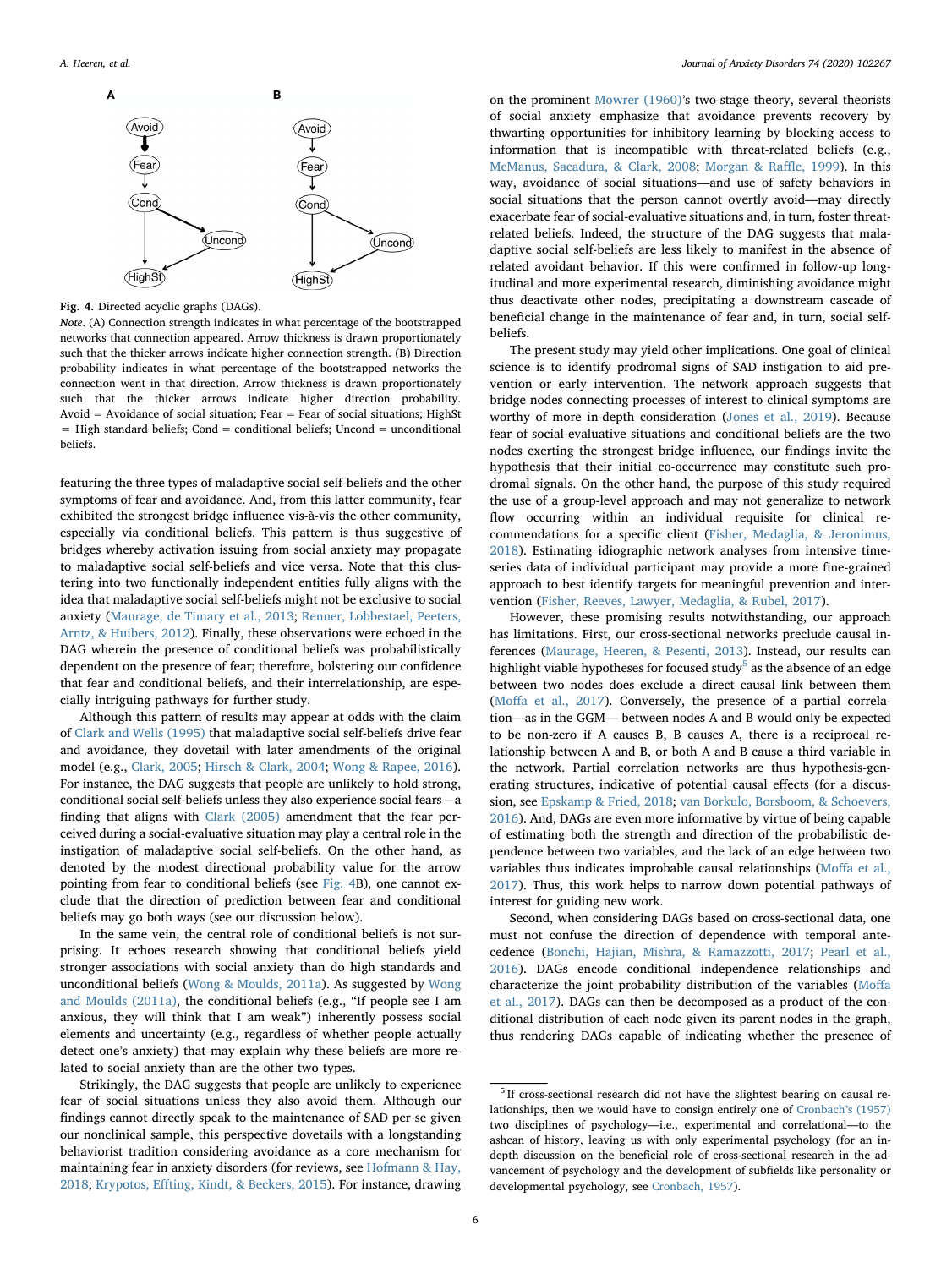node A probabilistically implies node B more than vice versa. However, it does not signify the temporal precedence of node B ([Pearl, 2009](#page-8-10)). Hence, the DAG may provide clues about probabilistic dependence between the variables, but direction alone cannot be interpreted temporally. Of course, one may wonder about conditional probability's relevance if it cannot tell us something definitive about causation. Yet predictability is valuable even when causality remains elusive—for an in-depth discussion, see [Yarkoni and Westfall \(2017\)](#page-8-21) defense of atheoretical machine learning.

Third, DAGs, by definition, assume that relationships are directed and acyclic. However, one can easily gauge the extent of the directional flip-flopping in the DAG wherein the thickness of the arc signifies the probability that the edge points in the direction depicted but does not signify that the probability that the edge points in the other direction is zero ([McNally et al., 2017](#page-7-16)). Here, most edges were thin, signifying frequent directional reversals, and possible cycles (see [McNally et al.,](#page-7-16) [2017\)](#page-7-16). For instance, the edge pointed from avoidance to fear in only 56 % of the bootstrapped networks, thus indicating that it pointed the other direction in 44 % of the bootstrapped networks. The direction of prediction between fear and avoidance may thus go both ways. Graphical vector autoregressive modeling approaches on intensive timeseries data may help at further unveiling bidirectional linear relationships (e.g., [Aalbers, McNally, Heeren, de Wit, & Fried, 2019\)](#page-6-6). On the other hand, such a "linear" approach to network dynamics contrasts with complexity research involving non-linear dynamical system ([Pearce & Merletti, 2006](#page-7-48)). Recently developed computational tools capitalizing on differential equations for modeling mental disorders as non-linear dynamical network systems may ultimately achieve this aim ([Robinaugh et al., 2019\)](#page-8-6). But, as García-Velázquez and her colleagues observed, "cyclic relations are inherently difficult to analyze, and thus it seems wise to start with robust findings on directional dependence and only then build toward more complex models" [\(García-Velázquez,](#page-7-49) [Jokela, & Rosenström, 2020,](#page-7-49) p. 247).

Fourth, one cannot exclude the possibility that some of the non-zero edges in both GGM and DAG network models were artifacts due to conditioning on a collider variable (e.g., variables B in  $A \rightarrow B \leftarrow C$ ; [Rohrer, 2018](#page-8-22)). A collider is defined for a pair of variables as a third variable that is causally influenced by both variables ([Pearl, 2009](#page-8-10)). The collider variable normally blocks the path, but when one statistically or through experimental design controls for it, a spurious association between A and C may arise ([Pearl, 2009\)](#page-8-10). This might reveal an (apparent) association between two variables, where none exists (for reviews, see [Greenland, 2003;](#page-7-50) [Munafò, Tilling, Taylor, Evans, & Smith, 2018](#page-7-51)). Following prior research discussing the prevention of collider biases (e.g., [Lee, 2012;](#page-7-52) [Munafò et al., 2018](#page-7-51)), we checked that the associations between any pair of variables that remain in the GGM and DAG were already present as important edges without conditioning on them—that is, the zero-order correlations matrix. In line with the absence of a collider bias, each edge in the GGM and the DAG also appeared as a thick edge in the network depicting the zero-order correlations (see Figure S1 and Figure S2 in the Supplementary Materials).

Fifth, some commentators have questioned the suitability of centrality indices, partly because some have been unstable in cross-sectional and temporal networks (e.g., [Bringmann et al., 2019](#page-7-53)). Notably, closeness and betweenness have been categorized as the problematic indices; expected influence is a more typically stable metric (e.g., [Robinaugh et al., 2016](#page-8-14)). Moreover, both expected influence and bridge expected influence estimates were highly stable in the present study. Following [Terluin, de Boer, and de Vet \(2016\)](#page-8-23), we also confirmed that differential node variance did not distort the values of the centrality metrics (see Supplementary materials).

Sixth, although some studies suggest that declines in the severity of nodes high on strength centrality or expected influence centrality are especially predictive of recovery from disorder (e.g., [Elliott, Jones, &](#page-7-54) [Schmidt, 2020;](#page-7-54) [Papini, Rubin, Telch, Smits, & Hien, 2020\)](#page-7-55), uncertainty remains regarding their value as therapeutic targets (e.g., [Rodebaugh](#page-8-7)

[et al., 2018\)](#page-8-7) especially because it may be challenging to deactivate central nodes without immediately affect other ones (e.g., [Bernstein](#page-6-2) [et al., 2019](#page-6-2)). Thus, it bears repeating that centrality estimates should not be overinterpreted and should be considered within the larger patterns of results.

Seventh, we computed separate scores for fear and avoidance LSASratings because distinguishing fear from avoidance has significant conceptual and clinical relevance. However, the LSAS relied on 24 distinct social situations that are each assessed twice, once for the intensity of fear and once for the frequency of avoidance of the situation. And, as observed in previous research (i.e., [Heeren & McNally, 2018a](#page-7-24); [Rodebaugh et al., 2018](#page-8-7)), the generation of item-level network based on the LSAS can be problematic, because fear and avoidance item-pairs of similar situations can correlate highly. To safeguard against this issue, we thus relied on sum-scores and not on single item scores of fear and avoidance item-pairs. However, a critical next step in future iterations would be to assess fear and avoidance via different measurement tools.

Finally, following previous research on social self-beliefs (e.g., [Wong & Moulds, 2009](#page-8-2)), our participants were from an unselected community sample. However, a central tenet of previous literature is that social self-beliefs figure prominently in the development of social anxiety, and are thus not confined to patients qualifying for a diagnosis of SAD. Moreover, our sample was heterogeneous, with 26.41 % of participants reporting a total score above 56 at the LSAS (the cut-off score for SAD for the French version), enabling us to avoid potential problems of restricted range variability (see supplementary materials) that are common in clinical samples (e.g., [Fried, 2016](#page-7-56); [Terluin et al.,](#page-8-23) [2016\)](#page-8-23). Nevertheless, future iterations would want to consider the network structure of maladaptive social self-beliefs, and SAD symptoms in people with SAD and at varying points in the development and course of illness.

In conclusion, the present study is not definitive, but it does highlight the utility of rethinking the core processes of the [Clark and Wells](#page-7-0) [\(1995\)](#page-7-0) model as nodes interacting within a network system. Like other network studies on cross-sectional data, this study fulfills a valuable niche, where preliminary data provide critical clues for larger, more definitive future efforts.

# Acknowledgments

Alexandre Heeren was supported by the FRS-FNRS Belgian Science Foundation (Grant 1.C.059.18F) and the Helaers Foundation for Medical Research. These foundations did not exert any editorial influence over this article.

## Appendix A. Supplementary data

Supplementary material related to this article can be found, in the online version, at doi:<https://doi.org/10.1016/j.janxdis.2020.102267>.

#### References

- <span id="page-6-6"></span>Aalbers, G., McNally, R. J., Heeren, A., de Wit, S., & Fried, E. I. (2019). Social media and depression symptoms: A network perspective. Journal of Experimental Psychology General, 148(8), 1454–1462. [https://doi.org/10.1037/xge0000528.](https://doi.org/10.1037/xge0000528)
- <span id="page-6-0"></span>Barabási, A.-L. (2012). The network takeover. Nature Physics, 8, 14–16. [https://doi.org/](https://doi.org/10.1038/nphys2188) [10.1038/nphys2188](https://doi.org/10.1038/nphys2188).
- <span id="page-6-1"></span>Bernstein, E. E., Heeren, A., & McNally, R. J. (2017). Unpacking rumination and executive control: A network perspective. Clinical Psychological Science, 5, 816-826. [https://doi.](https://doi.org/10.1177/2167702617702717) [org/10.1177/2167702617702717.](https://doi.org/10.1177/2167702617702717)
- <span id="page-6-2"></span>Bernstein, E. E., Heeren, A., & McNally, R. J. (2019). Reexamining trait rumination as a system of repetitive negative thoughts: A network analysis. Journal of Behavior Therapy and Experimental Psychology, 63, 21–27. [https://doi.org/10.1016/j.jbtep.](https://doi.org/10.1016/j.jbtep.2018.12.005) [2018.12.005](https://doi.org/10.1016/j.jbtep.2018.12.005).
- <span id="page-6-4"></span>Blanchard, M. A., Roskam, I., Mikolajczak, M., & Heeren, A. (2020). A network approach to parental burnout. PsyArXiV.. <https://doi.org/10.31234/osf.io/swqfz>.
- <span id="page-6-5"></span>Bonchi, F., Hajian, S., Mishra, B., & Ramazzotti, D. (2017). Exposing the probabilistic causal structure of discrimination. International Journal of Data Science and Analytics, 3, 1–21. <https://doi.org/10.1007/s41060-016-0040-z>.
- <span id="page-6-3"></span>Borgatti, S. P. (2005). Centrality and network flow. Social Networks, 27, 55–71. [https://](https://doi.org/10.1016/j.socnet.2004.11.008)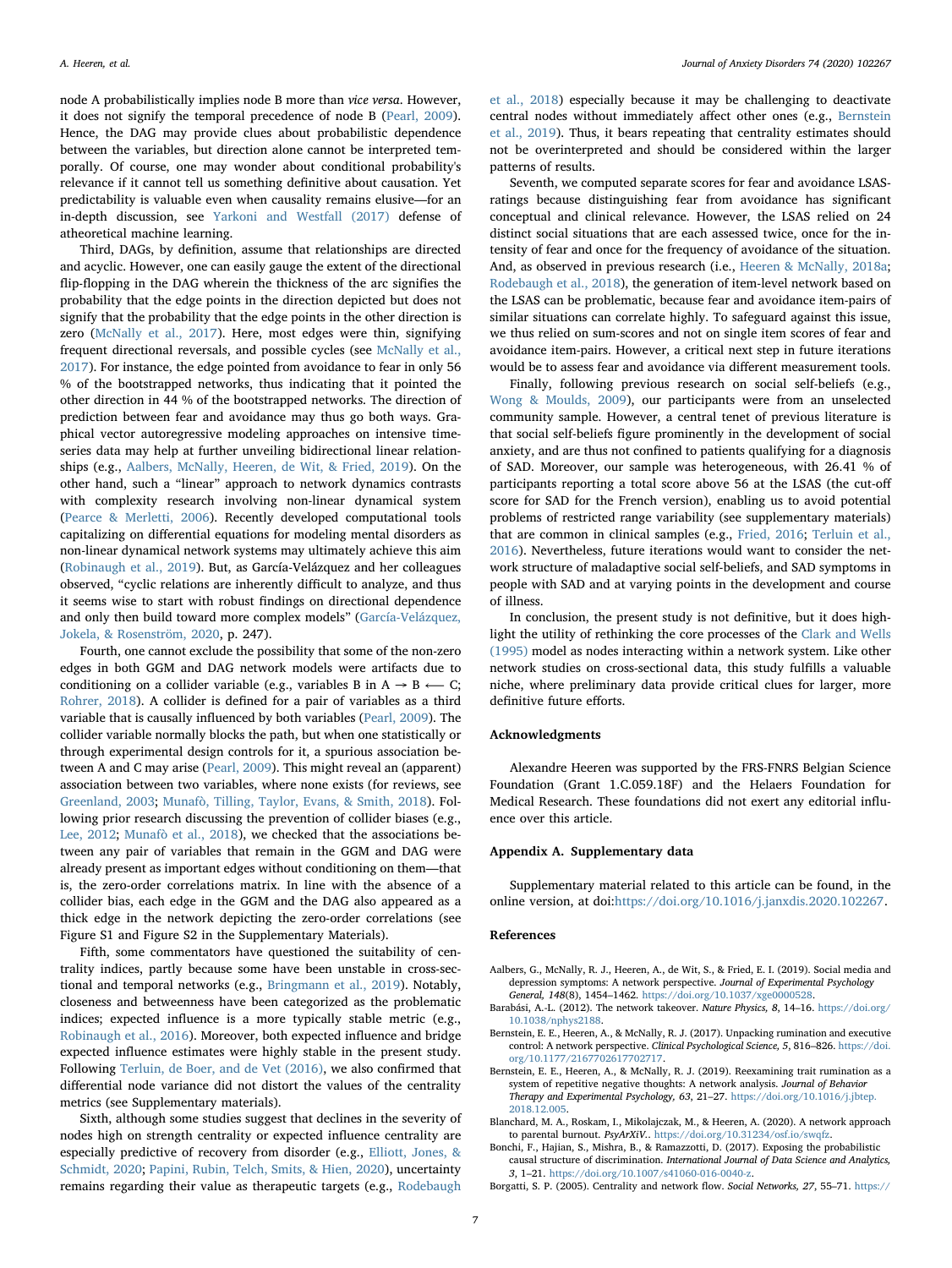[doi.org/10.1016/j.socnet.2004.11.008](https://doi.org/10.1016/j.socnet.2004.11.008).

- <span id="page-7-6"></span>Borsboom, D., & Cramer, O. J. (2013). Network analysis: An integrative approach to the structure of psychopathology. Annual Review of Clinical Psychology, 9, 91–121. [https://doi.org/10.1146/annurev-clinpsy-050212-185608.](https://doi.org/10.1146/annurev-clinpsy-050212-185608)
- <span id="page-7-5"></span>Borsboom, D., Cramer, A. O. J., Schmittmann, V. D., Epskamp, S., & Waldorp, L. J. (2011). The small world of psychopathology. PloS One, 6, Article e27407. [https://doi.org/10.](https://doi.org/10.1371/journal.pone.0027407) [1371/journal.pone.0027407.](https://doi.org/10.1371/journal.pone.0027407)
- <span id="page-7-53"></span>Bringmann, L. F., Elmer, T., Epskamp, S., Krause, R. W., Schoch, D., Wichers, M., & Snippe, E. (2019). What do centrality measures measure in psychological networks? Journal of Abnormal Psychology, 128, 892–903. [https://doi.org/10.1037/](https://doi.org/10.1037/abn0000446) [abn0000446](https://doi.org/10.1037/abn0000446).
- <span id="page-7-37"></span>[Clark, D. M. \(2005\). A cognitive perspective on social phobia. In W. R. Crozier, & L. E.](http://refhub.elsevier.com/S0887-6185(20)30081-5/sbref0055) Alden (Eds.). [The essential handbook of social anxiety for clinicians](http://refhub.elsevier.com/S0887-6185(20)30081-5/sbref0055) (pp. 193–218). New [York, NY, US: John Wiley & Sons Ltd](http://refhub.elsevier.com/S0887-6185(20)30081-5/sbref0055).
- <span id="page-7-0"></span>[Clark, D. M., & Wells, A. \(1995\). A cognitive model of social phobia. In R. Heimberg, M.](http://refhub.elsevier.com/S0887-6185(20)30081-5/sbref0060) [Liebowitz, D. A. Hope, & F. R. Schneier \(Eds.\).](http://refhub.elsevier.com/S0887-6185(20)30081-5/sbref0060) Social phobia: Diagnosis, assessment, and treatment (pp. 69–[93\). New York: Guilford Press](http://refhub.elsevier.com/S0887-6185(20)30081-5/sbref0060).
- <span id="page-7-7"></span>Contreras, A., Nieto, I., Valiente, C., Espinosa, R., & Vazquez, C. (2019). The study of psychopathology from the network analysis perspective: A systematic review. Psychotherapy and Psychosomatics, 88, 71–83. [https://doi.org/10.1159/000497425.](https://doi.org/10.1159/000497425)
- <span id="page-7-31"></span>Costenbader, E., & Valente, T. W. (2003). The stability of centrality measures when networks are sampled. Social Networks, 25, 283–307. [https://doi.org/10.1016/](https://doi.org/10.1016/S0378-8733(03)00012-1) [S0378-8733\(03\)00012-1](https://doi.org/10.1016/S0378-8733(03)00012-1).
- <span id="page-7-47"></span>[Cronbach, L. J. \(1957\). The two disciplines of scienti](http://refhub.elsevier.com/S0887-6185(20)30081-5/sbref0075)fic psychology. The American [Psychologist, 12](http://refhub.elsevier.com/S0887-6185(20)30081-5/sbref0075), 671–684.
- <span id="page-7-33"></span>Csardi, G., & Nepusz, T. (2006). The igraph software package for complex network research. Inter Journal Complex Systems, 1695. Retrieved from [http://igraph.sf.net/.](http://igraph.sf.net/)
- <span id="page-7-21"></span>Curran, P. J., West, S. G., & Finch, J. F. (1996). The robustness of test statistics to nonnormality and specification error in confirmatory factor analysis. Psychological Methods, 1, 16–29. [https://doi.org/10.1037/1082-989X.1.1.16.](https://doi.org/10.1037/1082-989X.1.1.16)
- <span id="page-7-54"></span>Elliott, H., Jones, P. J., & Schmidt, U. (2020). Central symptoms predict post-treatment outcomes and clinical impairment in anorexia nervosa: A network analysis. Clinical Psychological Science, 8, 139–154. <https://doi.org/10.1177/2167702619865958>.
- <span id="page-7-22"></span>Epskamp, S., & Fried, E. I. (2018). A tutorial on regularized partial correlation networks. Psychological Methods, 23, 617–634. <https://doi.org/10.1037/met000016>.
- <span id="page-7-30"></span>Epskamp, S., Borsboom, D., & Fried, E. I. (2018). Estimating psychological networks and their accuracy: A tutorial paper. Behavior Research Methods, 50, 195–212. [https://doi.](https://doi.org/10.3758/s13428-017-0862-1) [org/10.3758/s13428-017-0862-1.](https://doi.org/10.3758/s13428-017-0862-1)
- <span id="page-7-28"></span>Epskamp, S., Cramer, A. O. J., Waldorp, L. J., Schmittmann, V. D., & Borsboom, D. (2012). Qgraph: Network visualizations of relationships in psychometric data. Journal of Statistical Software, 48, 1–18. [https://doi.org/10.18637/jss.v048.i04.](https://doi.org/10.18637/jss.v048.i04)
- <span id="page-7-44"></span>Fisher, A. J., Medaglia, J. D., & Jeronimus, B. F. (2018). Lack of group-to-individual generalizability is a threat to human subjects research. Proceedings of the National Academy of Sciences, 115, E6106–E6115. [https://doi.org/10.1073/pnas.1711978115.](https://doi.org/10.1073/pnas.1711978115)
- <span id="page-7-45"></span>Fisher, A. J., Reeves, J. W., Lawyer, G., Medaglia, J. D., & Rubel, J. A. (2017). Exploring the idiographic dynamics of mood and anxiety via network analysis. Journal of Abnormal Psychology, 126, 1044. <https://doi.org/10.1037/abn0000311>.
- <span id="page-7-17"></span>Fleischer, N. L., & Roux, A. V. D. (2008). Using directed acyclic graphs to guide analyses of neighbourhood health effects: An introduction. Journal of Epidemiology and Community Health, 62, 842–846. <https://doi.org/10.1136/jech.2007.067371>.
- <span id="page-7-29"></span>Foygel, R., & Drton, M. (2011). [Bayesian model choice and information criteria in sparse](http://refhub.elsevier.com/S0887-6185(20)30081-5/sbref0125) [generalized linear models. arXiv:1112.5635.](http://refhub.elsevier.com/S0887-6185(20)30081-5/sbref0125) 1–37.
- <span id="page-7-56"></span>Fried, E. I. (2016). New paper: Differential variability of variables drives network structure [Web log post]. Retrieved from[https://psych-networks.com/new-paper-di](https://psych-networks.com/new-paper-differential-variability-items-drives-network-structure/)fferential[variability-items-drives-network-structure/.](https://psych-networks.com/new-paper-differential-variability-items-drives-network-structure/)
- <span id="page-7-27"></span>[Friedman, J., Hastie, T., & Tibshirani, R. \(2011\).](http://refhub.elsevier.com/S0887-6185(20)30081-5/sbref0135) Glasso: Graphical lasso-estimation of [Gaussian graphical models. R package version 1.8](http://refhub.elsevier.com/S0887-6185(20)30081-5/sbref0135).
- <span id="page-7-35"></span>[Fruchterman, T., & Reingold, E. \(1991\). Graph drawing by force directed placement.](http://refhub.elsevier.com/S0887-6185(20)30081-5/sbref0140) [Software: Practice & Experience, 21](http://refhub.elsevier.com/S0887-6185(20)30081-5/sbref0140), 1129–1164.
- <span id="page-7-49"></span>García-Velázquez, R., Jokela, M., & Rosenström, T. M. (2020). Direction of dependence between specific symptoms of depression: A non-Gaussian approach. Clinical Psychological Science, 8, 240–251. <https://doi.org/10.1177/2167702619875410>.
- <span id="page-7-2"></span>Gkika, S., Wittkowski, A., & Wells, A. (2018). Social cognition and metacognition in social anxiety: A systematic review. Clinical Psychology & Psychotherapy, 25, 10–30. [https://](https://doi.org/10.1002/cpp.2127) [doi.org/10.1002/cpp.2127](https://doi.org/10.1002/cpp.2127).
- <span id="page-7-50"></span>[Greenland, S. \(2003\). Quantifying biases in causal models: Classical confounding vs.](http://refhub.elsevier.com/S0887-6185(20)30081-5/sbref0155) Collider-stratification bias. [Epidemiology, 14](http://refhub.elsevier.com/S0887-6185(20)30081-5/sbref0155), 300–306.
- <span id="page-7-3"></span>Gregory, [B., Peters, L., & Rapee, R. M. \(2016\). The self in social anxiety. In M. Kyrios, R.](http://refhub.elsevier.com/S0887-6185(20)30081-5/sbref0160) [Moulding, M. Nedeljkovic, S. S. Bhar, G. Doron, & M. Mikulincer \(Eds.\).](http://refhub.elsevier.com/S0887-6185(20)30081-5/sbref0160) The self in psychological disorders (pp. 91–[101\). Cambridge, UK: Cambridge University Press](http://refhub.elsevier.com/S0887-6185(20)30081-5/sbref0160).
- <span id="page-7-10"></span>Heeren, A., & McNally, R. J. (2016). An integrative network approach to social anxiety disorder: The complex dynamic interplay among attentional bias for threat, attentional control, and symptoms. Journal of Anxiety Disorders, 42, 95–104. [https://doi.](https://doi.org/10.1016/j.janxdis.2016.06.009) [org/10.1016/j.janxdis.2016.06.009.](https://doi.org/10.1016/j.janxdis.2016.06.009)
- <span id="page-7-24"></span>Heeren, A., & McNally, R. J. (2018a). Correction to: Social anxiety disorder as a densely interconnected network of fear and avoidance for social situations. Cognitive Therapy and Research, 42, 878–879. <https://doi.org/10.1007/s10608-018-9952-3>.
- <span id="page-7-8"></span>Heeren, A., & McNally, R. J. (2018b). Social anxiety disorder as a densely interconnected network of fear and avoidance for social situations. Cognitive Therapy and Research, 42, 103–113. <https://doi.org/10.1007/s10608-017-9876-3>.
- <span id="page-7-19"></span>Heeren, A., Maurage, P., Rossignol, M., Vanhaelen, M., Peschard, V., Eeckhout, C., & Philippot, P. (2012). The self-report version of the Liebowitz Social Anxiety Scale: Psychometric properties of the French version. Canadian Journal of Behavioural Science, 44, 99–107. <https://doi.org/10.1037/a0026249>.
- <span id="page-7-20"></span>Heeren, A., Wong, Q. J. J., Ceschi, G., Moulds, M. L., & Philippot, P. (2014). Probing the structural validity of the Self-Beliefs in Social Anxiety Scale (SBSA): Adaptation and

validation in a French-speaking community sample. Canadian Journal of Behavioural Science, 46, 506–513. [https://doi.org/10.1037/a0035295.](https://doi.org/10.1037/a0035295)

- <span id="page-7-9"></span>Heeren, A., Bernstein, E. E., & McNally, R. J. (2018). Deconstructing trait anxiety: A network perspective. Anxiety, Stress, and Coping, 31, 262–276. [https://doi.org/10.](https://doi.org/10.1080/10615806.2018.1439263) [1080/10615806.2018.1439263.](https://doi.org/10.1080/10615806.2018.1439263)
- <span id="page-7-32"></span>Heeren, A., Jones, P. J., & McNally, R. J. (2018). Mapping network connectivity among symptoms of social anxiety and comorbid depression in people with social anxiety disorder. Journal of Affective Disorders, 228, 75–82. [https://doi.org/10.1016/j.jad.](https://doi.org/10.1016/j.jad.2017.12.003) [2017.12.003](https://doi.org/10.1016/j.jad.2017.12.003).
- <span id="page-7-1"></span>[Heimberg, R. G., Brozovich, F. A., & Rapee, R. M. \(2010\). A cognitive model of social](http://refhub.elsevier.com/S0887-6185(20)30081-5/sbref0200) [anxiety disorder: Update and extension. In S. G. Hofmann, & P. M. DiBartolo \(Eds.\).](http://refhub.elsevier.com/S0887-6185(20)30081-5/sbref0200) [Social anxiety: Clinical, developmental, and social perspectives](http://refhub.elsevier.com/S0887-6185(20)30081-5/sbref0200) (pp. 395–422). (2nd ed.). [New York, NY: Academic Press](http://refhub.elsevier.com/S0887-6185(20)30081-5/sbref0200).
- <span id="page-7-38"></span>Hirsch, C. R., & Clark, D. M. (2004). Information-processing bias in social phobia. Clinical Psychology Review, 24, 799–825. <https://doi.org/10.1016/j.cpr.2004.07.005>.
- <span id="page-7-25"></span>Hittner, J. B., May, K., & Silver, N. C. (2003). A Monte Carlo evaluation of tests for comparing dependent correlations. The Journal of General Psychology, 130, 149–168. <https://doi.org/10.1080/00221300309601282>.
- <span id="page-7-39"></span>Hofmann, S. G., & Hay, A. C. (2018). Rethinking avoidance: Toward a balanced approach to avoidance in treating anxiety disorders. Journal of Anxiety Disorders, 55, 14–21. [https://doi.org/10.1016/j.janxdis.2018.03.004.](https://doi.org/10.1016/j.janxdis.2018.03.004)
- <span id="page-7-11"></span>Hoorelbeke, K., Marchetti, I., De Schryver, M., & Koster, E. H. W. (2016). The interplay between cognitive risk and resilience factors in remitted depression: A network analysis. Journal of Affective Disorders, 195, 96–104. [https://doi.org/10.1016/j.jad.](https://doi.org/10.1016/j.jad.2016.02.001) [2016.02.001](https://doi.org/10.1016/j.jad.2016.02.001).
- <span id="page-7-23"></span>Jiang, H., Fei, X., Liu, H., Roeder, K., Lafferty, J., Wasserman, L., & Zhao, T. (2019). Huge: High-dimensional undirected graph estimation. R package version 1.3.2. [https://CRAN.R](https://CRAN.R-project.org/package=huge)[project.org/package=huge](https://CRAN.R-project.org/package=huge).
- <span id="page-7-26"></span>[Jones, P. J. \(2018\). Networktools: Tools for identifying important nodes in networks.](http://refhub.elsevier.com/S0887-6185(20)30081-5/sbref0230) R [Package Version, 1](http://refhub.elsevier.com/S0887-6185(20)30081-5/sbref0230)(2), 2.
- <span id="page-7-13"></span>Jones, P. J., Heeren, A., & McNally, R. J. (2017). Commentary: A network theory of mental disorders. Frontiers in Psychology, 8, 1305. [https://doi.org/10.3389/fpsyg.](https://doi.org/10.3389/fpsyg.2017.01305) [2017.01305.](https://doi.org/10.3389/fpsyg.2017.01305)
- <span id="page-7-34"></span>Jones, P. J., Ma, R., & McNally, R. J. (2019). Bridge centrality: A network approach to understanding comorbidity. Multivariate Behavior Research. [https://doi.org/10.1080/](https://doi.org/10.1080/00273171.2019.1614898) [00273171.2019.1614898](https://doi.org/10.1080/00273171.2019.1614898) In Press.
- <span id="page-7-12"></span>Kraft, B., Jonassen, R., Heeren, A., Harmer, C., Stiles, T., & Landrø, N. I. (2019). Attention bias modification in remitted depression is associated with increased interest and leads to reduced adverse impact of anxiety symptoms and negative cognition. Clinical Psychological Science, 7, 530–544. <https://doi.org/10.1177/2167702618822480>.
- <span id="page-7-40"></span>Krypotos, A. M., Effting, M., Kindt, M., & Beckers, T. (2015). Avoidance learning: A review of theoretical models and recent developments. Frontiers in Behavioral Neuroscience, 9, 189. <https://doi.org/10.3389/fnbeh.2015.00189>.
- <span id="page-7-52"></span>Lee, J. J. (2012). Correlation and causation in the study of personality. European Journal of Personality, 26, 372–390. <https://doi.org/10.1002/per.1863>.
- <span id="page-7-18"></span>Liebowitz, M. R. (1987). Social phobia. [Modern Problems of Pharmacopsychiatry, 22](http://refhub.elsevier.com/S0887-6185(20)30081-5/sbref0260), 141–[173](http://refhub.elsevier.com/S0887-6185(20)30081-5/sbref0260).
- <span id="page-7-4"></span>Maeda, S., Shimada, H., Sato, T., Tashiro, K., & Tanaka, Y. (2017). Translation and initial validation of the Japanese version of the self-beliefs related to social anxiety scale. Psychological Reports, 120, 305–318. [https://doi.org/10.1177/0033294116686037.](https://doi.org/10.1177/0033294116686037)
- <span id="page-7-36"></span>Maurage, P., de Timary, P., Moulds, M. L., Wong, Q. J. J., Collignon, M., Philippot, P., & Heeren, A. (2013). Maladaptive social self-beliefs in alcohol-dependence: A specific bias towards excessive high standards. PloS One, 8(3), Article e58928. [https://doi.](https://doi.org/10.1371/journal.pone.0058928) [org/10.1371/journal.pone.0058928](https://doi.org/10.1371/journal.pone.0058928).
- <span id="page-7-46"></span>Maurage, P., Heeren, A., & Pesenti, M. (2013). Does chocolate consumption really boost Nobel award chances? The peril of over-interpreting correlations in nutrition and health studies. The Journal of Nutrition, 143, 931-933. [https://doi.org/10.3945/jn.](https://doi.org/10.3945/jn.113.174813) [113.174813.](https://doi.org/10.3945/jn.113.174813)
- <span id="page-7-42"></span>McManus, F., Sacadura, C., & Clark, D. M. (2008). Why social anxiety persists: An experimental investigation of the role of safety behaviours as a maintaining factor. Journal of Behavior Therapy and Experimental Psychiatry, 39, 147–161. [https://doi.](https://doi.org/10.1016/j.jbtep.2006.12.002) [org/10.1016/j.jbtep.2006.12.002](https://doi.org/10.1016/j.jbtep.2006.12.002).
- <span id="page-7-14"></span>McNally, R. J. (2016). Can network analysis transform psychopathology? Behaviour Research and Therapy, 86, 95–104. <https://doi.org/10.1016/j.brat.2016.06.006>.
- <span id="page-7-16"></span>McNally, R. J., Heeren, A., & Robinaugh, D. J. (2017). A Bayesian network analysis of posttraumatic stress disorder symptoms in adults reporting childhood sexual abuse. European Journal of Psychotraumatology, 8(sup3), Article 1341276. [https://doi.org/](https://doi.org/10.1080/20008198.2017.1341276) [10.1080/20008198.2017.1341276.](https://doi.org/10.1080/20008198.2017.1341276)
- <span id="page-7-15"></span>Moffa, G., Catone, G., Kuipers, J., Kuipers, E., Freeman, D., Marwaha, S., & Bebbington, P. (2017). Using directed acyclic graphs in epidemiological research in psychosis: An analysis of the role of bullying in psychosis. Schizophrenia Bulletin, 43, 1273–1279. [https://doi.org/10.1093/schbul/sbx013.](https://doi.org/10.1093/schbul/sbx013)

<span id="page-7-43"></span>Morgan, H., & Raffle, C. (1999). Does reducing safety behaviors improve treatment response in patients with social phobia? The Australian and New Zealand Journal of Psychiatry, 33, 503–510. [https://doi.org/10.1080/j.1440-1614.1999.00599.x.](https://doi.org/10.1080/j.1440-1614.1999.00599.x) Mowrer, O. H. (1960). [Learning theory and behavior.](http://refhub.elsevier.com/S0887-6185(20)30081-5/sbref0305) New York, NY: Willey.

- <span id="page-7-51"></span><span id="page-7-41"></span>Munafò, M. R., Tilling, K., Taylor, A. E., Evans, D. M., & Smith, G. D. (2018). Collider scope: When selection bias can substantially influence observed associations. International Journal of Epidemiology, 47, 226–235. [https://doi.org/10.1093/ije/](https://doi.org/10.1093/ije/dyx206)
- <span id="page-7-55"></span>[dyx206.](https://doi.org/10.1093/ije/dyx206) Papini, S., Rubin, M., Telch, M. J., Smits, J., & Hien, D. A. (2020). Pretreatment posttraumatic stress disorder symptom network metrics predict the strength of the association between node change and network change during treatment. Journal of Traumatic Stress, 33, 64–71. [https://doi.org/10.1002/jts.22379.](https://doi.org/10.1002/jts.22379)
- <span id="page-7-48"></span>Pearce, N., & Merletti, F. (2006). Complexity, simplicity, and epidemiology. International Journal of Epidemiology, 35, 515–519. [https://doi.org/10.1093/ije/dyi322.](https://doi.org/10.1093/ije/dyi322)